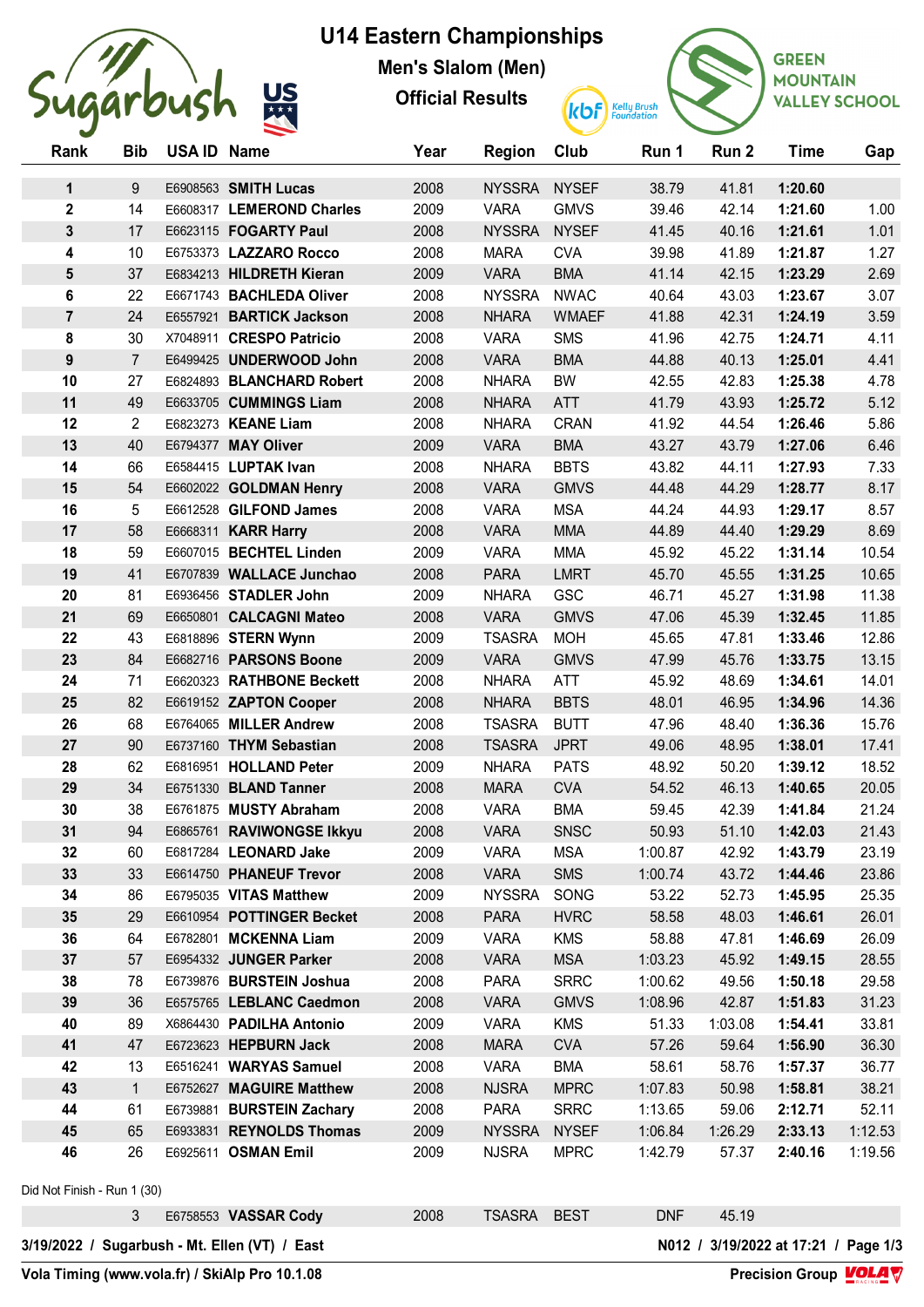

## **U14 Eastern Championships Men's Slalom (Men) Official Results**



| Rank                        | <b>Bib</b>      | USA ID Name |                                       | Year | <b>Region</b> | <b>IN WE Equadation</b><br>Club | Run 1      | Run 2      | <b>Time</b> | Gap |
|-----------------------------|-----------------|-------------|---------------------------------------|------|---------------|---------------------------------|------------|------------|-------------|-----|
|                             |                 |             |                                       |      |               |                                 |            |            |             |     |
|                             | 4               |             | E6718096 TOMS Asa                     | 2008 | <b>NHARA</b>  | <b>FSC</b>                      | <b>DNF</b> | 41.05      |             |     |
|                             | $6\phantom{.}6$ |             | E6620530 MCCLELLAN Max                | 2008 | <b>VARA</b>   | <b>KMS</b>                      | <b>DNF</b> | 48.75      |             |     |
|                             | 8               |             | E6605257 FRIEDRICH Curt               | 2008 | <b>PARA</b>   | <b>BMRT</b>                     | <b>DNF</b> | 44.38      |             |     |
|                             | 11              |             | E6655048 MANSEAU Caedon               | 2008 | <b>NHARA</b>  | <b>FSC</b>                      | <b>DNF</b> | 44.61      |             |     |
|                             | 12              |             | E6638119 MONTGOMERY Hudson            | 2008 | <b>NYSSRA</b> | <b>WMR</b>                      | <b>DNF</b> | <b>DSQ</b> |             |     |
|                             | 19              |             | E6791324 SCHREIBER Collin             | 2008 | <b>PARA</b>   | <b>BMRT</b>                     | <b>DNF</b> | 47.37      |             |     |
|                             | 20              |             | E6615062 GEREW Jack                   | 2008 | <b>NYSSRA</b> | <b>BMRC</b>                     | <b>DNF</b> | <b>DNF</b> |             |     |
|                             | 21              |             | E6722570 VILLIERE Cooper              | 2008 | NYSSRA NYSEF  |                                 | <b>DNF</b> | <b>DSQ</b> |             |     |
|                             | 25              |             | E6844783 MEZZETTI Michael             | 2008 | NYSSRA NYSEF  |                                 | <b>DNF</b> | 45.41      |             |     |
|                             | 28              |             | E6687229 OKIE Vanuel                  | 2008 | <b>VARA</b>   | <b>SMS</b>                      | <b>DNF</b> | <b>DNF</b> |             |     |
|                             | 32              |             | E6799728 PERLMAN Caleb                | 2008 | <b>NHARA</b>  | <b>FSC</b>                      | <b>DNF</b> | 44.82      |             |     |
|                             | 44              |             | E6742552 CRIVELLI Lucas               | 2008 | <b>TSASRA</b> | <b>TRRT</b>                     | <b>DNF</b> | <b>DNF</b> |             |     |
|                             | 48              |             | E6721543 MCILVAIN Gavin               | 2008 | <b>NYSSRA</b> | LAB                             | <b>DNF</b> | 48.60      |             |     |
|                             | 50              |             | E6717379 PLACHOWICZ Luke              | 2008 | <b>NHARA</b>  | <b>ABN</b>                      | <b>DNF</b> | 46.18      |             |     |
|                             | 52              |             | E6738280 OLIVIERO Jacob               | 2008 | <b>NHARA</b>  | <b>CMCC</b>                     | <b>DNF</b> | 45.67      |             |     |
|                             | 53              |             | E6707940 CONNORS Scott                | 2008 | <b>NHARA</b>  | <b>RMS</b>                      | <b>DNF</b> | 45.46      |             |     |
|                             | 55              |             | E6834461 FREEMANTLE Aaron             | 2008 | <b>NYSSRA</b> | <b>GREEK</b>                    | <b>DNF</b> | <b>DSQ</b> |             |     |
|                             | 56              |             | E6829146 WINNOWICZ Adam               | 2008 | <b>NYSSRA</b> | LAB                             | <b>DNF</b> | 48.51      |             |     |
|                             | 67              |             | E6760031 WHIPPLE Oliver               | 2008 | <b>MARA</b>   | <b>CVA</b>                      | <b>DNF</b> | 51.40      |             |     |
|                             | 72              |             | E6784832 NEEL Charlie                 | 2008 | <b>NHARA</b>  | <b>BBTS</b>                     | <b>DNF</b> | <b>DNF</b> |             |     |
|                             | 73              |             | E6818181 PABST Jayden                 | 2008 | <b>MARA</b>   | <b>GACP</b>                     | <b>DNF</b> | 57.27      |             |     |
|                             | 74              |             | E6718754 CHENEY Carson                | 2009 | <b>NYSSRA</b> | <b>WMR</b>                      | <b>DNF</b> | 49.83      |             |     |
|                             | 75              |             | E6801912 FRANKEL Ean                  | 2008 | <b>VARA</b>   | <b>SMS</b>                      | <b>DNF</b> | 48.79      |             |     |
|                             | 76              |             | E6717518 KOWALONEK Joel               | 2008 | <b>VARA</b>   | <b>PICO</b>                     | <b>DNF</b> | 55.29      |             |     |
|                             | 79              |             | E6713738 WEISS William                | 2008 | <b>NHARA</b>  | <b>PATS</b>                     | <b>DNF</b> | 48.95      |             |     |
|                             | 80              |             | E6668244 KIRBY Oliver                 | 2008 | <b>TSASRA</b> | <b>BSQ</b>                      | <b>DNF</b> | 1:04.45    |             |     |
|                             | 87              |             | E6872050 CULLMANN Rory                | 2009 | <b>NYSSRA</b> | <b>WIND</b>                     | <b>DNF</b> | 46.90      |             |     |
|                             | 91              |             | E6795503 MANNING Jacob                | 2009 | <b>VARA</b>   | <b>KMS</b>                      | <b>DNF</b> | 47.36      |             |     |
|                             | 92              |             | E6744115 KASOFSKY Benjamin            | 2008 | <b>PARA</b>   | <b>SRRC</b>                     | <b>DNF</b> | <b>DNF</b> |             |     |
| Disqualified - Run 1 (10)   |                 |             |                                       |      |               |                                 |            |            |             |     |
|                             | 16              |             | E6725075 SOURBEER Lucas               | 2009 | <b>VARA</b>   | <b>BMA</b>                      | <b>DSQ</b> | 43.51      |             |     |
|                             | 31              |             | E6782274 WILLS Jasper                 | 2008 | <b>TSASRA</b> | <b>SUND</b>                     | <b>DSQ</b> | 47.51      |             |     |
|                             | 39              |             | E6716380 SPITZ Max                    | 2008 | <b>NYSSRA</b> | <b>HHRT</b>                     | <b>DSQ</b> | 50.22      |             |     |
|                             | 45              |             | E6708524 WALKER Chase                 | 2008 | <b>VARA</b>   | <b>GMVS</b>                     | <b>DSQ</b> | <b>DNF</b> |             |     |
|                             | 46              |             | E6954468 ANTONESCU Dinu               | 2008 | <b>NJSRA</b>  | <b>MPRC</b>                     | <b>DSQ</b> | 53.26      |             |     |
|                             | 63              |             | E6717549 VISNIC Ryan                  | 2009 | VARA          | OMS                             | <b>DSQ</b> | 54.19      |             |     |
|                             | 77              |             | E6765995 BRADY Marcus                 | 2008 | <b>VARA</b>   | <b>PICO</b>                     | <b>DSQ</b> | 47.25      |             |     |
|                             | 85              |             | E6988903 MORSE Caleb                  | 2009 | <b>TSASRA</b> | <b>BEST</b>                     | <b>DSQ</b> | 50.78      |             |     |
|                             | 88              |             | E6721176 DANA Tyler                   | 2008 | <b>NHARA</b>  | <b>LRT</b>                      | <b>DSQ</b> | 1:10.83    |             |     |
|                             | 93              |             | E6881696 DICKERSON Liam               | 2009 | <b>VARA</b>   | <b>GMVS</b>                     | <b>DSQ</b> |            |             |     |
|                             |                 |             |                                       |      |               |                                 |            | 50.13      |             |     |
| Did Not Finish - Run 2 (14) |                 |             |                                       |      |               |                                 |            |            |             |     |
|                             | 15              |             | E6549934 CASHEN Christopher John 2008 |      | <b>TSASRA</b> | <b>CR</b>                       | 52.91      | <b>DNF</b> |             |     |
|                             | 18              |             | E6713644 BENE Luca                    | 2008 | <b>NHARA</b>  | LRT                             | 45.69      | <b>DNF</b> |             |     |
|                             | 20              |             | E6615062 GEREW Jack                   | 2008 | <b>NYSSRA</b> | <b>BMRC</b>                     | <b>DNF</b> | <b>DNF</b> |             |     |
|                             | 23              |             | E6728950 O'TOOLE Declan               | 2008 | <b>TSASRA</b> | <b>JPRT</b>                     | 45.31      | <b>DNF</b> |             |     |
|                             | 28              |             | E6687229 OKIE Vanuel                  | 2008 | <b>VARA</b>   | SMS                             | <b>DNF</b> | <b>DNF</b> |             |     |

E6717573 **BARNABY Tucker** 2008 NHARA FSC 44.33 DNF

**3/19/2022 / Sugarbush - Mt. Ellen (VT) / East N012 / 3/19/2022 at 17:21 / Page 2/3**